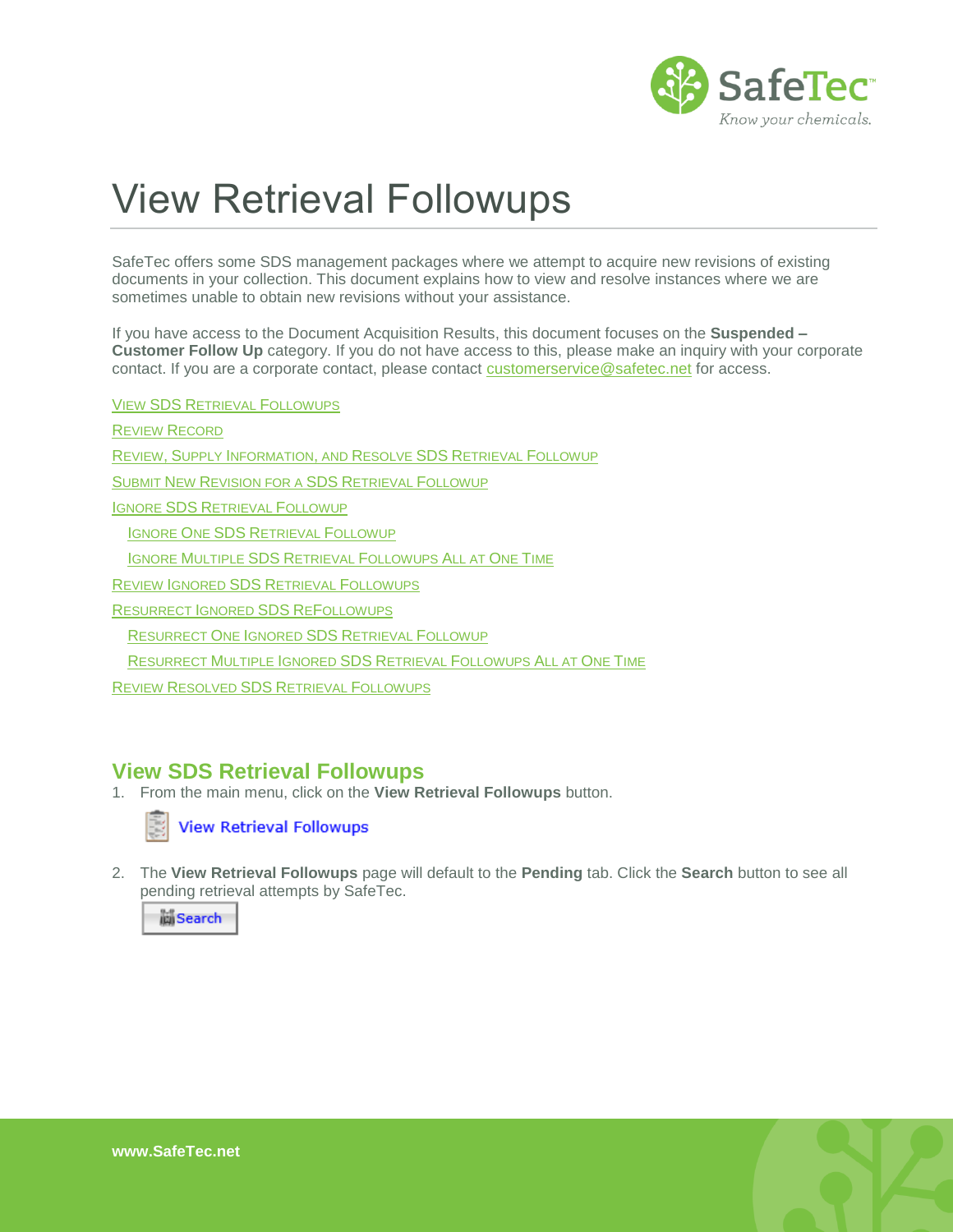

3. The results will show you the products that SafeTec needs more information in order to obtain a new SDS version.

| Menu > View Retrieval Followups                                                                 |                          |                                |                             |                                        |        |           |         |
|-------------------------------------------------------------------------------------------------|--------------------------|--------------------------------|-----------------------------|----------------------------------------|--------|-----------|---------|
| Pending<br><b>Resolved</b><br><b>Ignored</b>                                                    |                          |                                |                             |                                        |        |           |         |
| <b>Product Name</b>                                                                             |                          |                                |                             |                                        |        |           |         |
| Manufacturer                                                                                    |                          |                                |                             |                                        |        |           |         |
| <b>SDS Number</b>                                                                               |                          |                                |                             |                                        |        |           |         |
| <b>Mfg Product Number</b>                                                                       |                          |                                |                             |                                        |        |           |         |
| <b>Facility</b>                                                                                 |                          |                                |                             | $\checkmark$                           |        |           |         |
| <b>M</b> Search<br><b>SDS Retrival Followups</b><br>Export to Excel<br><b>S</b> Ignore Selected |                          |                                |                             |                                        |        |           |         |
| <b>SDS Product Name</b>                                                                         | <b>Manufacturer</b>      | <b>Revision</b><br><b>Date</b> | <b>SDS</b><br><b>Number</b> | <b>Information Needed Actions</b>      |        |           |         |
| <b>Rust No More Interior/Exterior</b><br>$\mathbf{V}$<br><b>Heavy Duty Gloss OSHA Yellow</b>    | Valspar Corp.            |                                | MSDS-<br>000903             | Product UPC                            | Ignore | Show Info | Add SDS |
| <b>Rust-Oleum Industrail Pure</b><br>口云<br><b>Strength Cleaner Degreaser</b><br>concentrate     | <b>RPM</b> International | 7/8/2003                       | MSDS-<br>000699             | Other                                  | Ignore | Show Info | Add SDS |
| <b>TrueGreen Jewel Finish</b><br>W                                                              | PPG Industries, Inc.     |                                | MSDS-<br>001056             | Manufacturer<br>Division, Product Code | Ignore | Show Info | Add SDS |
| <b>Unknown Product Name</b><br>A                                                                | Unknown Manufacturer     | 12/13/2000                     | MSDS-<br>000805             | Other                                  | Ignore | Show Info | Add SDS |

- 4. Note the **Information Needed Actions.** These are a summary of what the issue is. Most of categories indicate the information that SafeTec needs to obtain a new document. They could include:
	- Missing information to contact the manufacturer or supplier.
	- Missing specific data to obtain the correct document from the manufacturer or supplier. Example: UPC, color, etc.
	- The manufacturer has gone out of business.
	- The manufacturer is no longer making that product.
	- The current document in your collection contains multiple products, but the manufacturer has since created different documents for each product. Which documents do you want in your collection?

#### <span id="page-1-0"></span>**Review Record**

- 1. Click on the blue product name link of a Retreival Followup you wish to review the record of. Unknown Manufacturer 12/13/2000 MSDS- Other Dinknown Product Name Ignore | Show Info | Add SDS 000895
- 2. A second tab will open in your web browser to display the **SDS Detail.** Note that if the record has the following message pictured below, SafeTec found this chemical during a recent On Site Inventory and added it to your collection, but a document has not yet been found for that chemical. Menu > SDS Search > SDS Detail

C Message: This SDS record does not have an image attached. Please check with your SafeTec System Administrator for a status update.

3. You can click on the previous web browser tabs to return to the **View Retrieval Followups.**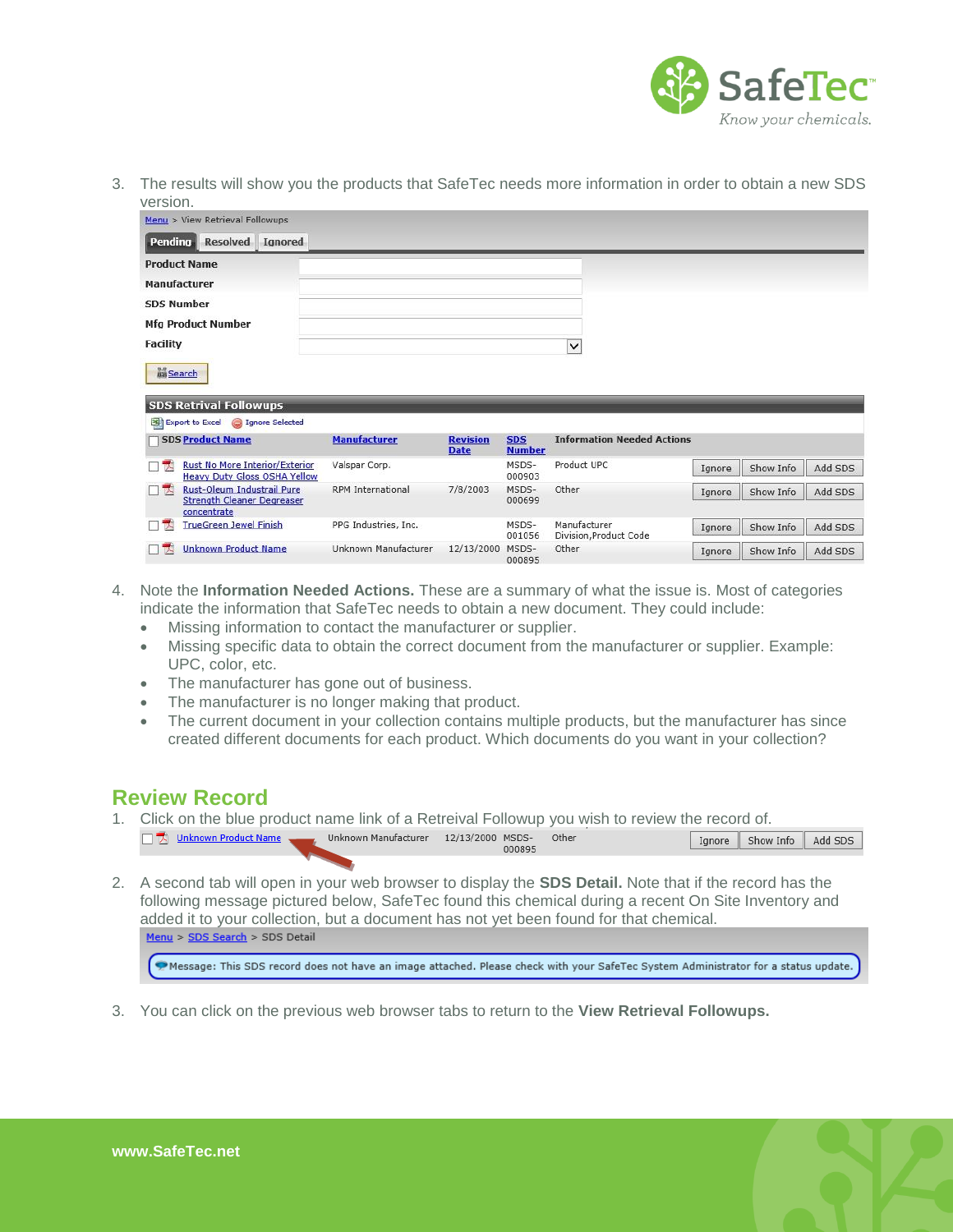

## <span id="page-2-0"></span>**Review, Supply Information, and Resolve SDS Retrieval Followup**

1. From the Pending results, click on the **Show Info** button to the right of a Retrieval Followup you wish to review more in depth.



2. A popup window will open for you to review and enter information that will assist SafeTec in finding a new revision for you. Please note the following:

| <b>Follow Up Information Requsted</b>                                                            |                                                                                                                             |               | $\boldsymbol{\mathsf{x}}$ |
|--------------------------------------------------------------------------------------------------|-----------------------------------------------------------------------------------------------------------------------------|---------------|---------------------------|
| for the data points identified below.                                                            | The SafeTec Operations Team was unable to retreive this document due to insufficent information. Please provide information |               |                           |
| Product Name Unknown Product Name<br>Manufacturer Unknown Manufacturer<br>SDS Number MSDS-000895 | a                                                                                                                           |               |                           |
| Other<br>$\mathbf b$                                                                             | Need Manufacturer Name and contact information as well as<br>product name, & product code                                   |               |                           |
| <b>Information</b><br>C                                                                          |                                                                                                                             |               |                           |
|                                                                                                  |                                                                                                                             |               |                           |
| <b>Additional Comments</b><br>d                                                                  |                                                                                                                             |               |                           |
|                                                                                                  |                                                                                                                             |               |                           |
| <b>Get All Product Versions</b><br>e                                                             |                                                                                                                             |               |                           |
|                                                                                                  |                                                                                                                             |               |                           |
|                                                                                                  | Save & Close                                                                                                                | Save & Submit | Cancel                    |

- a. Record information, including product name, manufacturer, and SDS number.
- b. If SafeTec flagged the document as needing **Other** information, a field will display more fully what the issue is preventing us from obtaining a new SDS revision for you. This field is not normally displayed.
- c. Field to add data: This field will be labeled differently depending on what the reason is blocking SafeTec from obtaining a new SDS revision for you. Please enter the requested data here. There may be multiple fields to enter data into if SafeTec encountered multiple issues.
- d. If you wish, you can enter **Additional Comments**.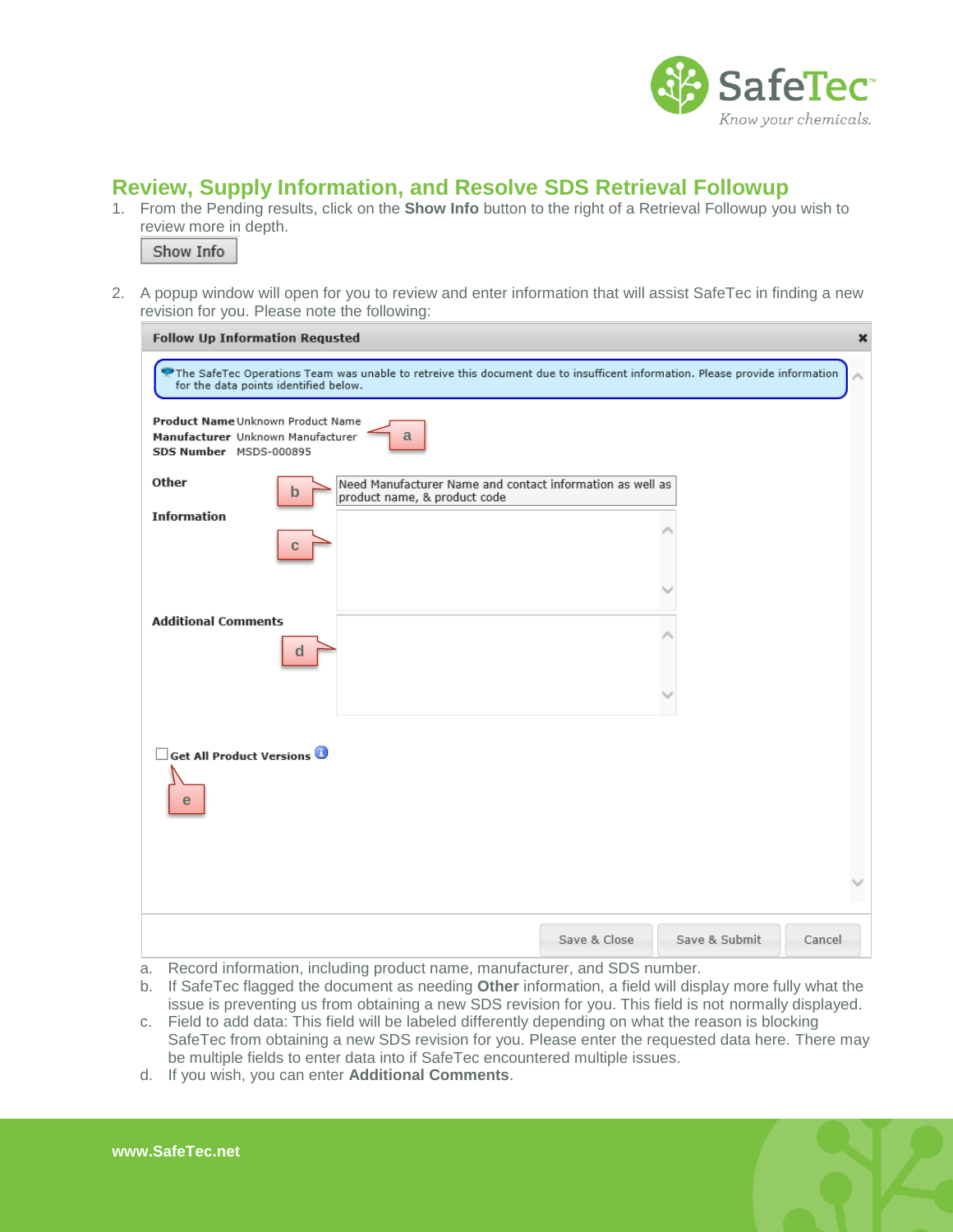

- e. If the current document in your collection contains multiple products, but the manufacturer has since created different documents for each product, you can check this box to instruct SafeTec to obtain all the new documents for each product on the old document.
- 3. If you:
	- a. Entered data but are not ready to submit it to SafeTec for us to try obtaining a new revision again, click the **Save & Close** button. This allows you to close the window and work on the Retrieval Followup again at some other time.
	- b. Entered data and are ready for SafeTec to try obtaining a new revision again, click the **Save & Submit**  button. **WARNING:** Once a SDS Retrieval Followup has had the requested information provided, the record is moved off of the **Pending** tab and onto the **Resolved** tab, where it will permanently stay. There is no way to do further work on this record or to undo the actions taken. Do not click the **Save & Submit** button unless you are certain about the information provided for the SDS Retrieval Followup open.
	- c. Wish to leave this pop up window without entering data or saving data that was entered, click the **Cancel** button**.** This allows you to close the window without saving information.



- 4. You will be returned to the **Pending SDS Retrievals** list.
	- a. If you clicked the **Save & Close** button, the screen should refresh to indicate your edits have been saved.

The record(s) were successfully updated.

b. If you clicked **Save & Submit**, the screen should refresh to indicate that your edits have been saved and the document has been submitted to SafeTec for another attempt at updating. The record will also be removed from the **Pending** list and the record will now appear on the **Resolved** tab.

 $\Theta$  The record(s) were successfully updated.

MSDS Submitted Successfully.

## <span id="page-3-0"></span>**Submit New Revision for a SDS Retrieval Followup**

If you have a new revision of the document SafeTec is struggling to obtain, you can submit the document yourself. Please note that you need the SDS to be an electronic file, preferably a PDF. If you have a physical form of the SDS, you will need to scan and save the document first before being able to make a submission.

1. From the **Pending** tab by clicking the **Add SDS** button to the right of a Retrevial Followup you wish to submit a new revision for.



2. An **Upload Document** pop up window will open. You can drag and drop you electronic SDS to the window and click the **Save & Submit** button. **WARNING:** Once a SDS Retrieval Followup has had a new revision submitted, the record is moved off of the **Pending** tab and onto the **Resolved** tab, where it will permanently stay. There is no way to do further work on this record or to undo the actions taken. Only click the **Save & Submit** button if you are certain you have the correct document for the correct SDS Retrieval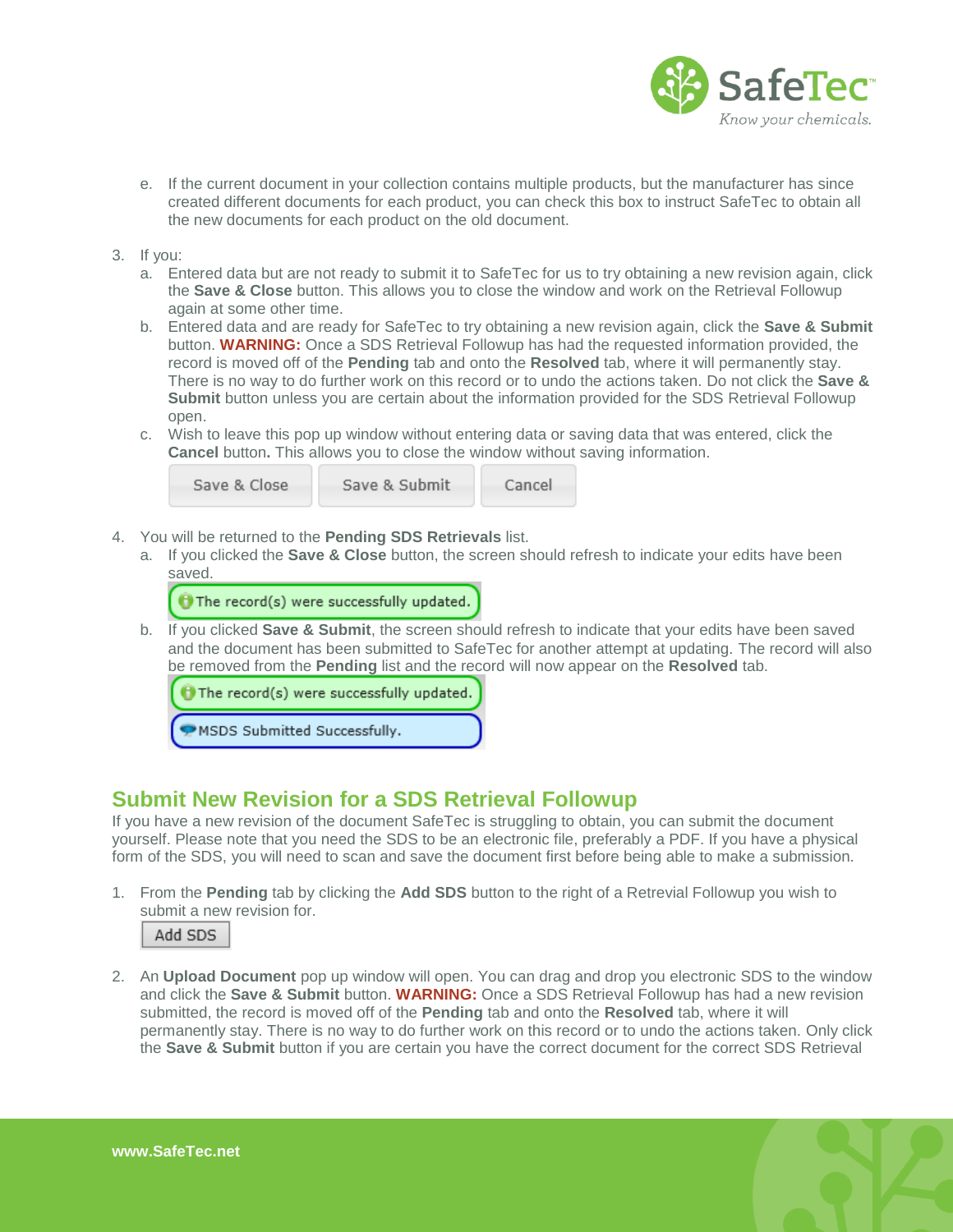

| <b>Upload Document</b>                                          | x |
|-----------------------------------------------------------------|---|
| Drop files here to upload<br>(Suggested: 10MB max per<br>image) |   |
|                                                                 |   |

3. The **Pending** tab should refresh to indicate that your submission has been received. The record will also be removed from the **Pending** list and the record will now appear on the **Resolved** tab.

| MSDS Submitted Successfully. |  |
|------------------------------|--|
|------------------------------|--|

## <span id="page-4-0"></span>**Ignore SDS Retrieval Followup**

If you wish for SafeTec to stop attempting to obtain a new revision for a document in your collection, you can choose to **Ignore** the retrieval followup. There are two ways to ignore retrieval followups: one at a time or in bulk. Both methods will be discussed below.

<span id="page-4-1"></span>Please note that Retrieval Followups that have been Ignored can always be resurrected again if you wish.

#### **Ignore One SDS Retrieval Followup**

1. From the **Pending** tab, click the **Ignore** button to the right of a Retrieval Followup you wish to stop attempting to find a new revision.

Ignore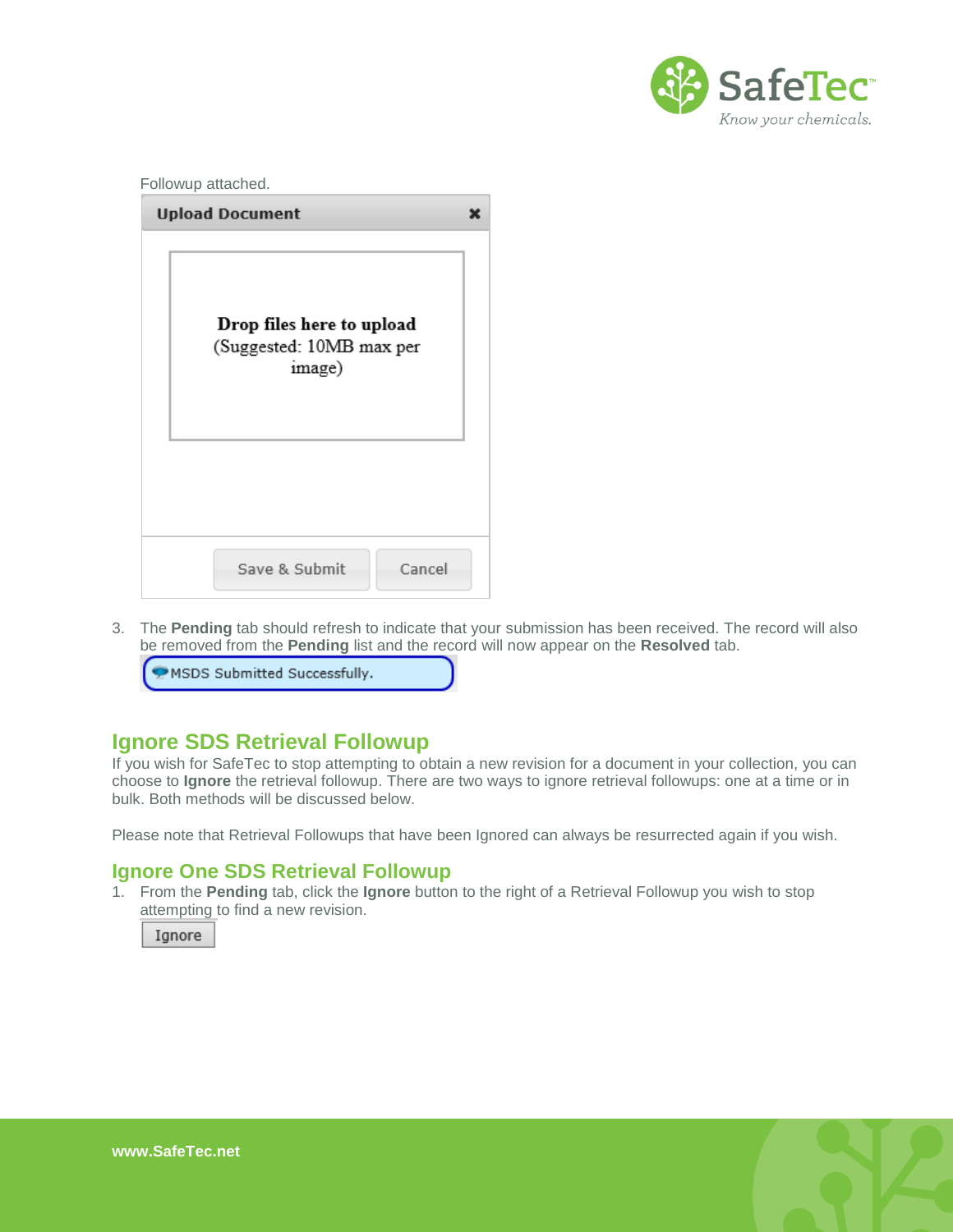

2. A warning message will appear. Click the **OK** button.



3. Upon clicking the **OK** button, the screen will refresh to tell you the Retrieval Followup has been ignored. The record will also be removed from the **Pending** list and the record will now appear on the **Ignored** tab.

The record(s) were successfully Ignored.

#### <span id="page-5-0"></span>**Ignore Multiple SDS Retrieval Followups All at One Time**

1. From the **Pending** tab, click on the boxes to the left of the various documents you wish to stop attempting to find a new revision.

| <b>SDS Retrival Followups</b>                                                                            |                          |                                |                             |                                        |        |           |         |
|----------------------------------------------------------------------------------------------------------|--------------------------|--------------------------------|-----------------------------|----------------------------------------|--------|-----------|---------|
| <b>S</b> Ignore Selected<br>图 Export to Excel                                                            |                          |                                |                             |                                        |        |           |         |
| <b>SDS Product Name</b>                                                                                  | <b>Manufacturer</b>      | <b>Revision</b><br><b>Date</b> | <b>SDS</b><br><b>Number</b> | <b>Information Needed Actions</b>      |        |           |         |
| <b>Rust No More Interior/Exterior</b><br><b>Heavy Duty Gloss OSHA Yellow</b>                             | Valspar Corp.            |                                | MSDS-<br>000903             | Product UPC                            | Ignore | Show Info | Add SDS |
| <b>Dieum Industrail Pure</b><br>퀏<br><b>Rus</b><br><b>Rength Cleaner Degreaser</b><br><b>Soncentrate</b> | <b>RPM</b> International | 7/8/2003                       | MSDS-<br>000699             | Other                                  | Ignore | Show Info | Add SDS |
| <u> TrueGreen Jewel Finish</u><br>⊽                                                                      | PPG Industries, Inc.     |                                | MSDS-<br>001056             | Manufacturer<br>Division, Product Code | Ignore | Show Info | Add SDS |
| <b>Unknown Product Name</b>                                                                              | Unknown Manufacturer     | 12/13/2000                     | MSDS-<br>000895             | Other                                  | Ignore | Show Info | Add SDS |

2. At the top of the list, click the **Ignore Selected** button. Please note that the system will not display a warning.

**Selected** 

4. The screen will refresh to tell you the Retrieval Followup has been ignored. The record will also be removed from the **Pending** list and the record will now appear on the **Ignored** tab.

The record(s) were successfully Ignored.

#### <span id="page-5-1"></span>**Review Ignored SDS Retrieval Followups**

1. From the **View Retrieval Followups** window, click the **Ignored** tab.

| Menu > View Retrieval Followups |  |  |  |  |  |
|---------------------------------|--|--|--|--|--|
| Pending Resolved [Ignored]      |  |  |  |  |  |

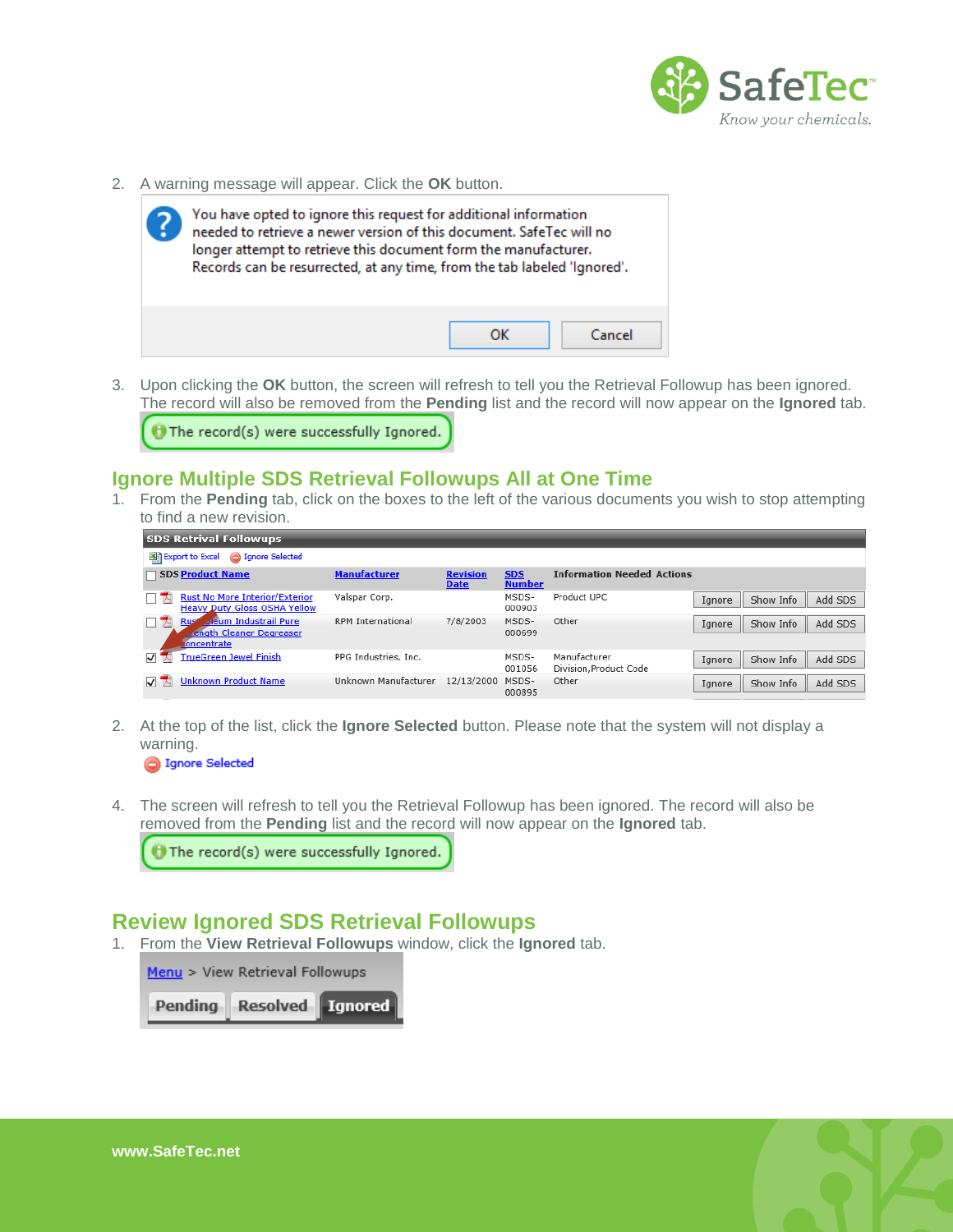

2. Click the **Search** button to see all Ignored SDS Retrieval Followups.

| <b>In Search</b> |  |
|------------------|--|
|                  |  |

<span id="page-6-0"></span>3. The screen will refresh to show you all Ignored SDS Retrieval Followups.

## **Resurrect Ignored SDS ReFollowups**

If there are some Ignored SDS Retrieval Followups that you now have information for and would like SafeTec to try to obtain a new revision, or you have a new revision you would like to submit, you can resurrect the record(s). This will move the record back to the **Pending** tab, which will then allow you to provide data for SafeTec or submit a new revision yourself.

There are two ways to resurrect ignored retrieval followups: one at a time or in bulk. Both methods will be discussed below.

#### <span id="page-6-1"></span>**Resurrect One Ignored SDS Retrieval Followup**

1. From the **Ignored** tab, click the **Resurrect** button for the document you wish to move back to the **Pending**  tab.

Resurrect

2. A warning message will appear. Click the **OK** button.



3. Upon clicking the **OK** button, the screen will refresh to tell you the Retrieval Followup has been Resurrected. The record will also be removed from the **Ignored** list and the record will now appear on the **Pending** tab.



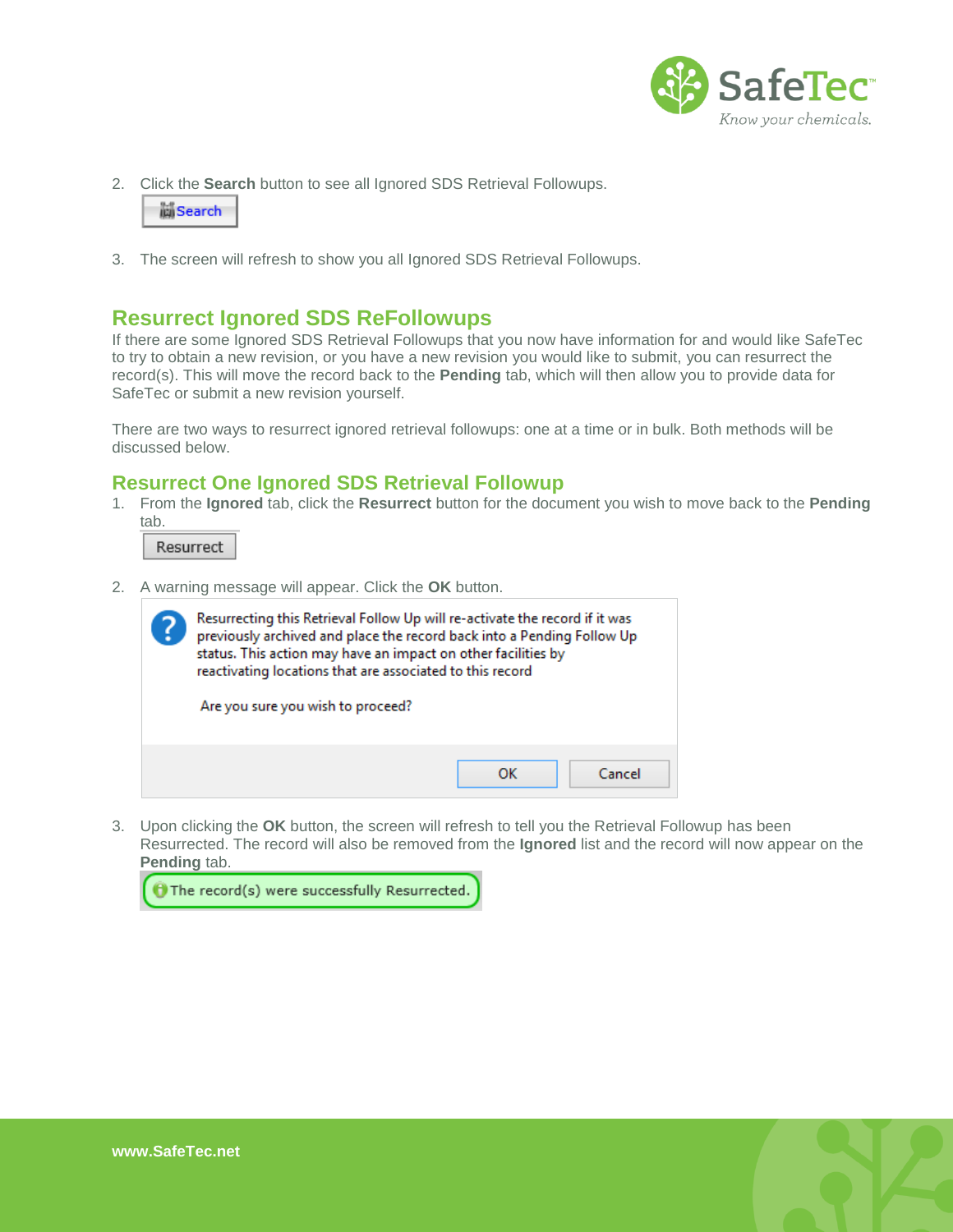

## <span id="page-7-0"></span>**Resurrect Multiple Ignored SDS Retrieval Followups All at One Time**

1. From the **Ignored** tab, click on the boxes to the left of the various documents you wish to move back to the **Pending** tab.

| <b>Ignored SDS Retrieval Followups</b>      |                      |            |                   |  |                                                             |                  |
|---------------------------------------------|----------------------|------------|-------------------|--|-------------------------------------------------------------|------------------|
| Export to Excel <b>D</b> Resurrect Selected |                      |            |                   |  |                                                             |                  |
| SDS SDS                                     | <b>Manufacturer</b>  |            |                   |  | <b>Revision Date SDS Number Archived Information Needed</b> | <b>Resurrect</b> |
| <b>TrueGreen Jewel Finish</b>               | PPG Industries, Inc. |            | MSDS-001056 False |  | Manufacturer Division, Product Code                         | Resurrect        |
| <b>Inknown Product Name</b>                 | Unknown Manufacturer | 12/13/2000 | MSDS-000895 False |  | Other                                                       | Resurrect        |
|                                             |                      |            |                   |  |                                                             |                  |

2. At the top of the list, click the **Resurrect Selected** button. Please note that the system will not display a warning.

Resurrect Selected

4. The screen will refresh to tell you the Retrieval Followup has been Resurrected. The record will also be removed from the **Ignored** list and the record will now appear on the **Pending** tab.

 $\Theta$  The record(s) were successfully Resurrected.

## <span id="page-7-1"></span>**Review Resolved SDS Retrieval Followups**

**WARNING:** Once a SDS Retrieval Followup has either had the requested information provided, or a new revision submitted, the record is moved off of the **Pending** tab and onto the **Resolved** tab, where it will permanently stay. There is no way to do further work on this record or to undo the actions taken.

What happens next to the record? In the case being provided requested information, SafeTec will make another attempt at obtaining a new revision for that record. If you have submitted a new revision instead, the new revision will undergo data capture and be added to your collection once complete. At that time, the old revision will be archived.

#### To find **Resolved Retrieval Followups:**

1. From the **View Retreival Followups** window, click the **Resolved** tab.





2. Click the **Search** button to see all Resolved SDS Retrieval Followups.